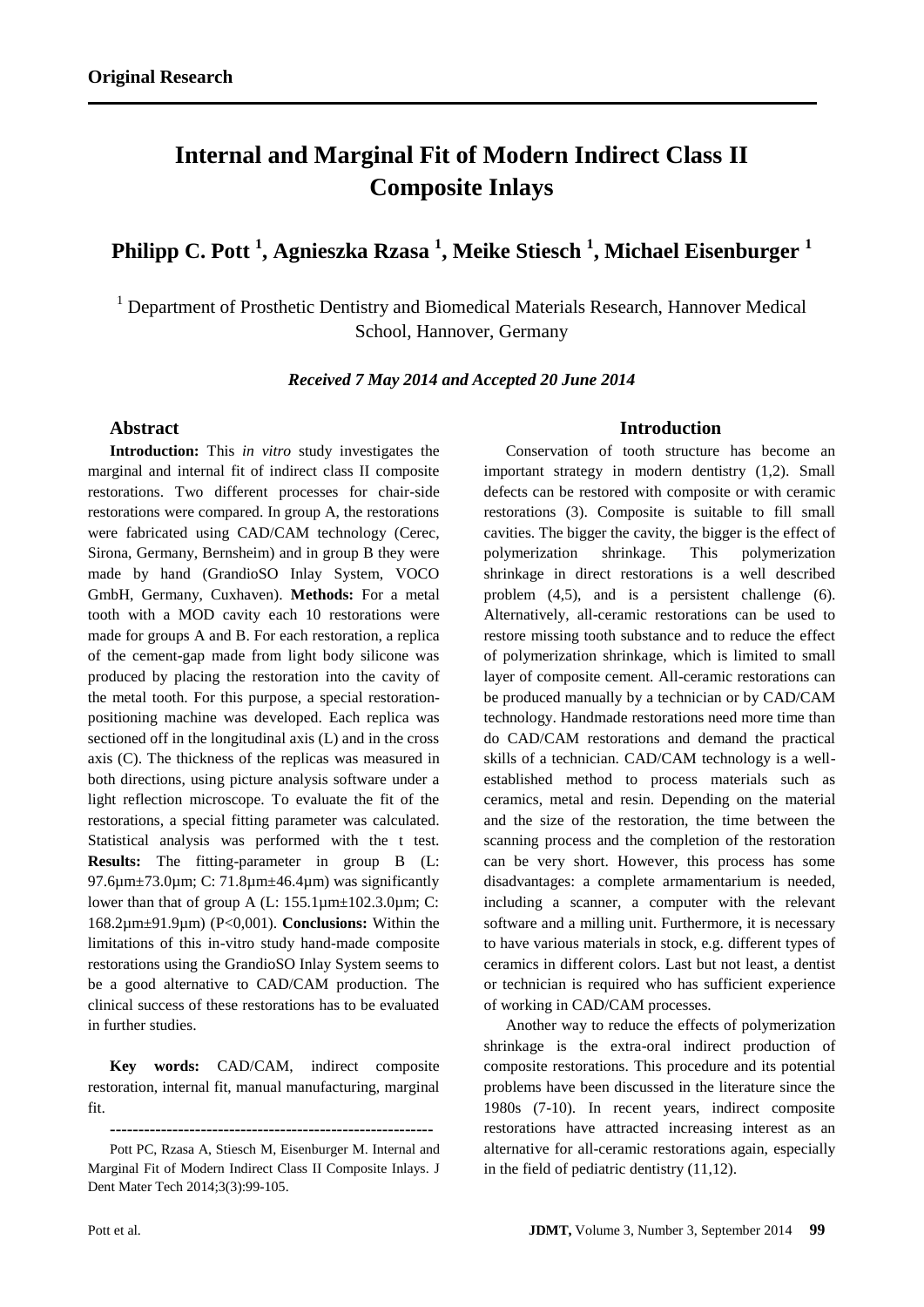For indirect construction of composite restorations, a plaster-model or an intraoral scan for CAD/CAM is typically necessary. The impressions are normally taken with silicone. A new special system using alginate impressions in combination with a model silicone (GrandioSO Inlay System, VOCO GmbH, Cuxhaven, Germany) may be a cheap and timesaving alternative for indirect composite restorations.

The present study compared the internal and marginal fit of indirect class II composite restorations made with two different methods: handmade restorations with the above mentioned new system and CAD/CAM restorations (CEREC, Sirona, Bernsheim, Germany).

## **Materials and Methods**

To simulate the clinical situation an artificial upper first molar (AG 3, Frasaco, Germany, Tettnang) was mounted into a model (standard working model AG3, Frasaco, Germany, Tettnang). With a milling machine, a mould for an MOD-inlay was prepared with preparation-angles of 6°. To produce a stable master tooth, the acrylic tooth was duplicated and cast in metal (Phantom-Metal NF, Degudent, Germany, Hanau). It was necessary to construct a machine which allows the reproducible positioning of the restoration into the

MOD cavity of the metal tooth. The metal tooth was embedded into an aluminum mould using this machine, which consists of two functional parts: a clamp at the base and a movable cross head on which two fixations pins for the restoration were mounted via a 2D-hinge. This machine is shown in Fig. 1.

In group A  $(n=10)$ , restorations were produced by CAD/CAM technology (Cerec, Sirona, Germany, Bernsheim). In group B, the GrandioSO Inlay System (VOCO GmbH, Germany, Cuxhaven) for extra-oral manufacturing of composite restorations was used.

In group A, the original tooth was prepared with a special scan-spray for every new specimen (zfx zircon scan, Xiondental, Germany, Munich), in order to reduce light reflection effects. After that, the surface was scanned by a 3D-camera (InEos, Sirona, Germany, Bernsheim) and a digital model of the tooth was calculated by special software (Cerec, Sirona, Germany, Bernsheim). After defining the margins of the cavity, the software submits a proposal of a CAD-design of the restoration. Then, the restorations were milled with a digital preset spacer for the cement gap of 50 µm (InLab MC XL, Sirona, Germany, Bernsheim) out of composite blocks (CAD Temp Monocolor CT-40, Vita Zahnfabrik, Germany, Bad Säckingen).



**Figure 1.** Specially developed restoration-positioning machine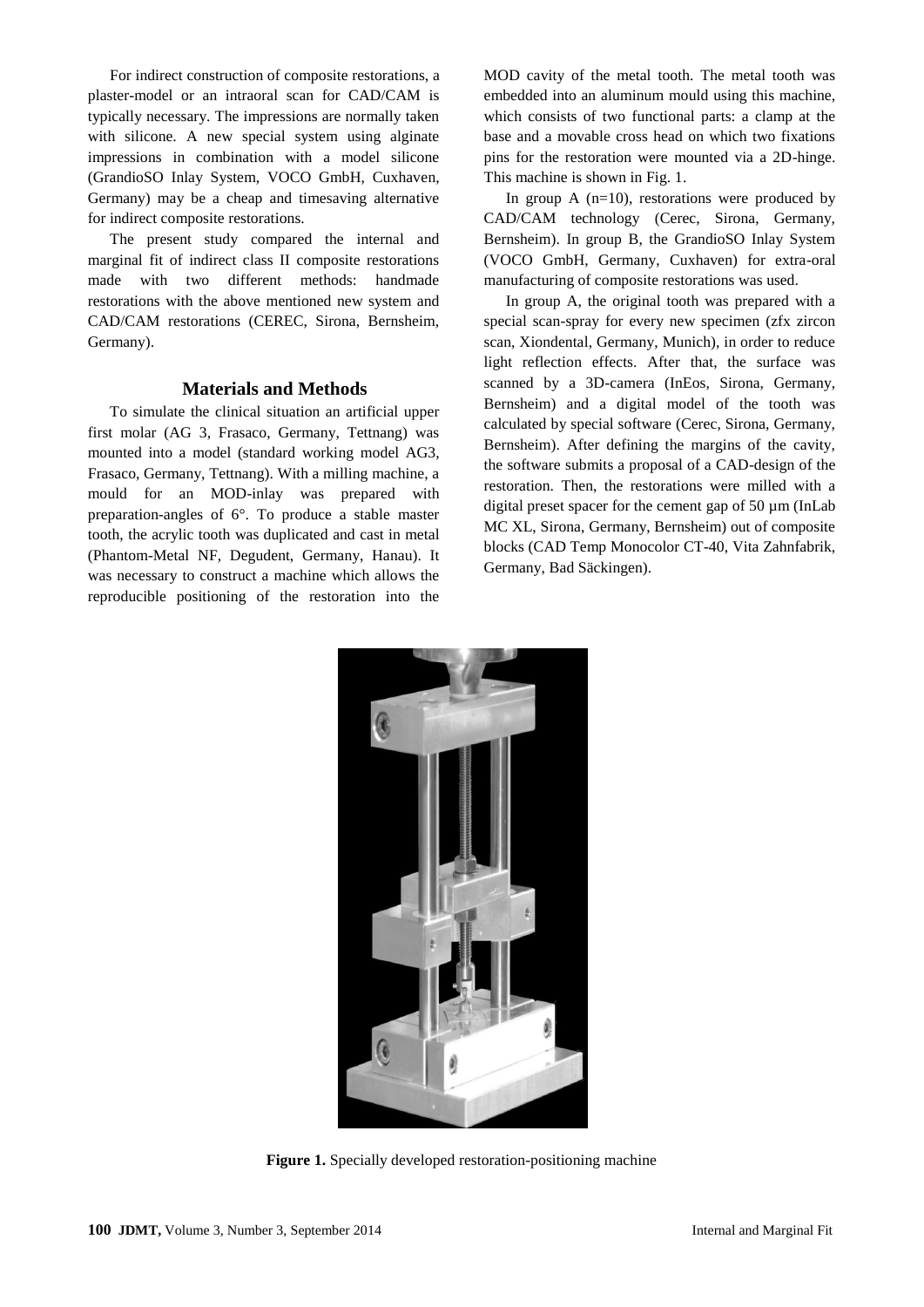In group  $B$  (n=10), alginate impressions of the original tooth were taken (Alginoplast fast, Heraeus Kultzer GmbH, Germany, Hanau) and filled up with model silicone material (Modellsilikon, VOCO GmbH, Germany, Cuxhaven). The inlays were produced in a horizontal layering technique, following the manufacturer's instructions. At first, a basic layer of composite material (GrandioSO, VOCO GmbH, Germany, Cuxhaven) was placed in the cavity and cured. Half of the remaining cavity was filled up in the next step. Finally, the restoration was completed and removed with caution from the silicone model. The individual layers did not exceed the thickness of 2.0 mm, and were polymerized for 20 seconds.

All specimens in group A and B were adapted to the cavity of the metal tooth.

The original tooth was fixed in the positioning machine. Each inlay was placed in the metal tooth and the cross head of the machine was lowered until the pins touched the inlay. The inlay was fixed with flowable composite (Tetric flow, Ivoclar Vivadent, Germany, Ellwangen) on the pins. This procedure allowed the removal of all inlays parallel to the long axis of the tooth. The cavity was filled up with a light body silicone (Detaseal bite, DETAX, Germany, Ettlingen) and the restoration was repositioned into the cavity. After the silicone had set, the restoration was removed from the tooth. The silicone replica of the cement gap then adhered to the inlay, as the surface of the composite was rougher than the surface of the metal tooth (Fig. 2).



**Figure 2.** Positioning-technique of the restoration into the corresponding cavity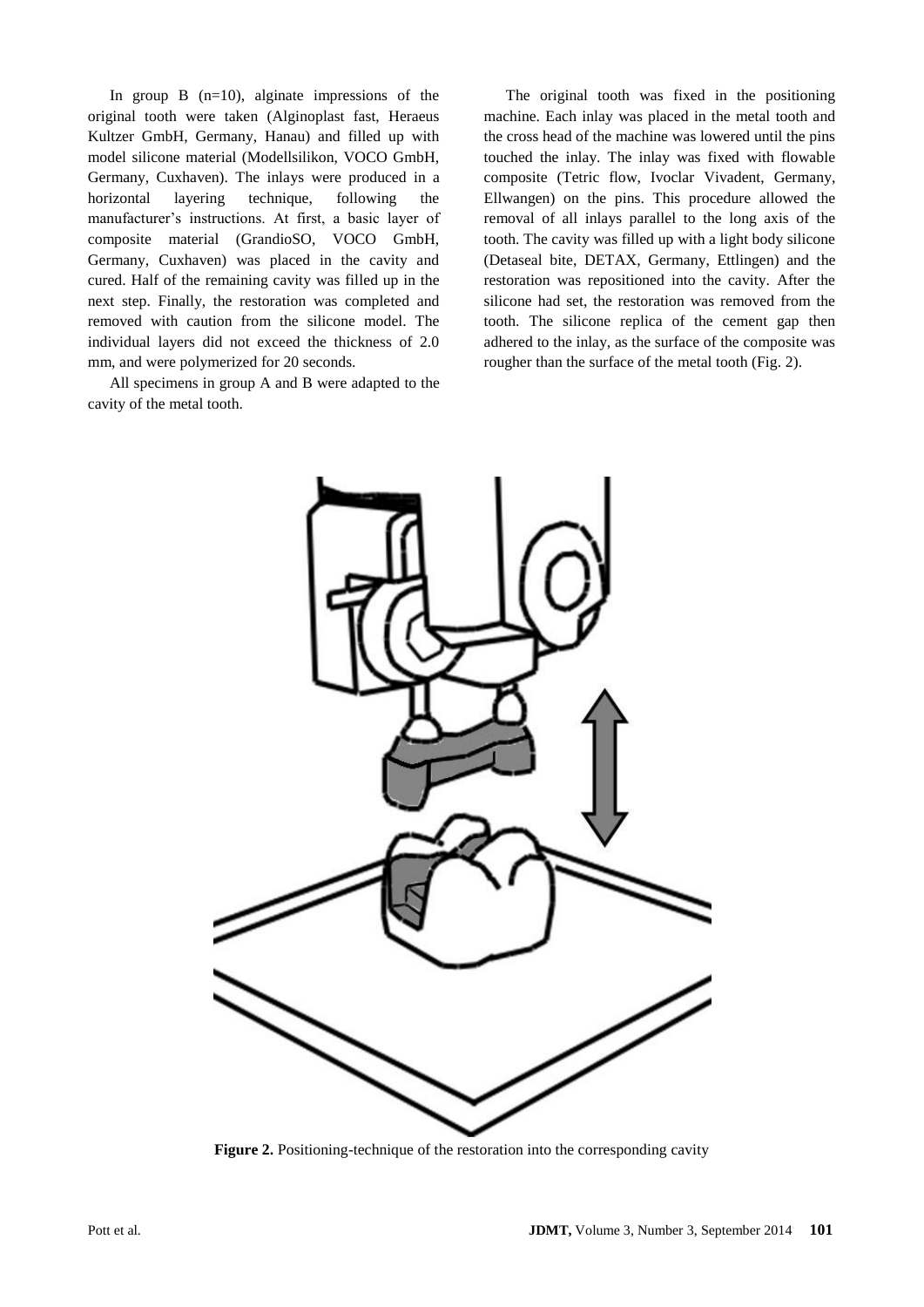The tooth was removed from of the positioning machine and a plastic box was fixed in the clamp. The box had two pairs of slots for a razor blade. These channels were placed opposite each other on either side of the box. Before the restoration was positioned in the plastic mould, the mould was filled up with a medium body silicone material (Dimension Garant L, 3M Espe, Germany, Seefeld). After the silicone was set, the composite restoration was removed. The replica of the cement gap adhered to the medium body silicone. The remaining volume was filled up with the medium body silicone: thus the replica of the cement gap was embedded completely. The silicone block was cut into four parts with a razor blade.

Figure 3 shows the defined measuring points (Fig. 3). The thickness of the cement gap replica was measured at right angles to the tooth surface, except at points Q3, Q5, L3, L5, L7 and L9. These points were located at the points of inflection of the cavity. Therefore, the thickness of the replica was measured along the bisecting line of the adjacent tooth surfaces.

To make the measurement, two lines AB and BC had to be defined in the border zone between the yellow stabilization silicone and the purple replica. The bisecting line angle between AB and BC was drawn. The distance was measured between the intersections of the bisecting line and the replica (DE) (Fig. 3). High resolution photographs were taken from the silicone blocks of each specimen using a reflected light microscope. Measurements were performed with the image analysis software Image Access V09.4 (Imagic Bildverarbeitung AG, Switzerland, Glattbrugg).

Because of the variation in the measurements within the groups, a fitting parameter was calculated for each single restoration. Fitting parameters were defined as the mean of all the measurements in each specimen, once in the longitudinal axis and once in the cross axis. This was necessary due to the variation in the position of each composite restoration in the tooth. Within the groups, the mean overall fitting parameters were calculated for both directions. Statistical analysis was performed with t test.



**Figure 3.** Localisation of measuring points (left) and construction of the measuring points Q3, Q5, L3, L5, L7 and L9 (right)

### **Results**

In group A, the measured thickness of the silicone replicas of the cement gap was 370.6 µm as maximum and 0.0  $\mu$ m as minimum. The mean fitting parameter was 155.1µm±102.3µm in the longitudinal axis and 168.2µm±91.9µm in the cross-axis. In group B, the maximal thickness of the replica was 362.0 µm: the minimal thickness was 0.0  $\mu$ m. The fitting parameter was 97.6 $\mu$ m  $\pm$ 73.0 $\mu$ m in the longitudinal axis and 71.8µm±46.4µm in the cross axis (Table 1). Manually produced restorations (group B) had significantly lower fitting parameters in both directions than did the CAD/CAM-restorations (group A) (P<0.001) (Fig. 4).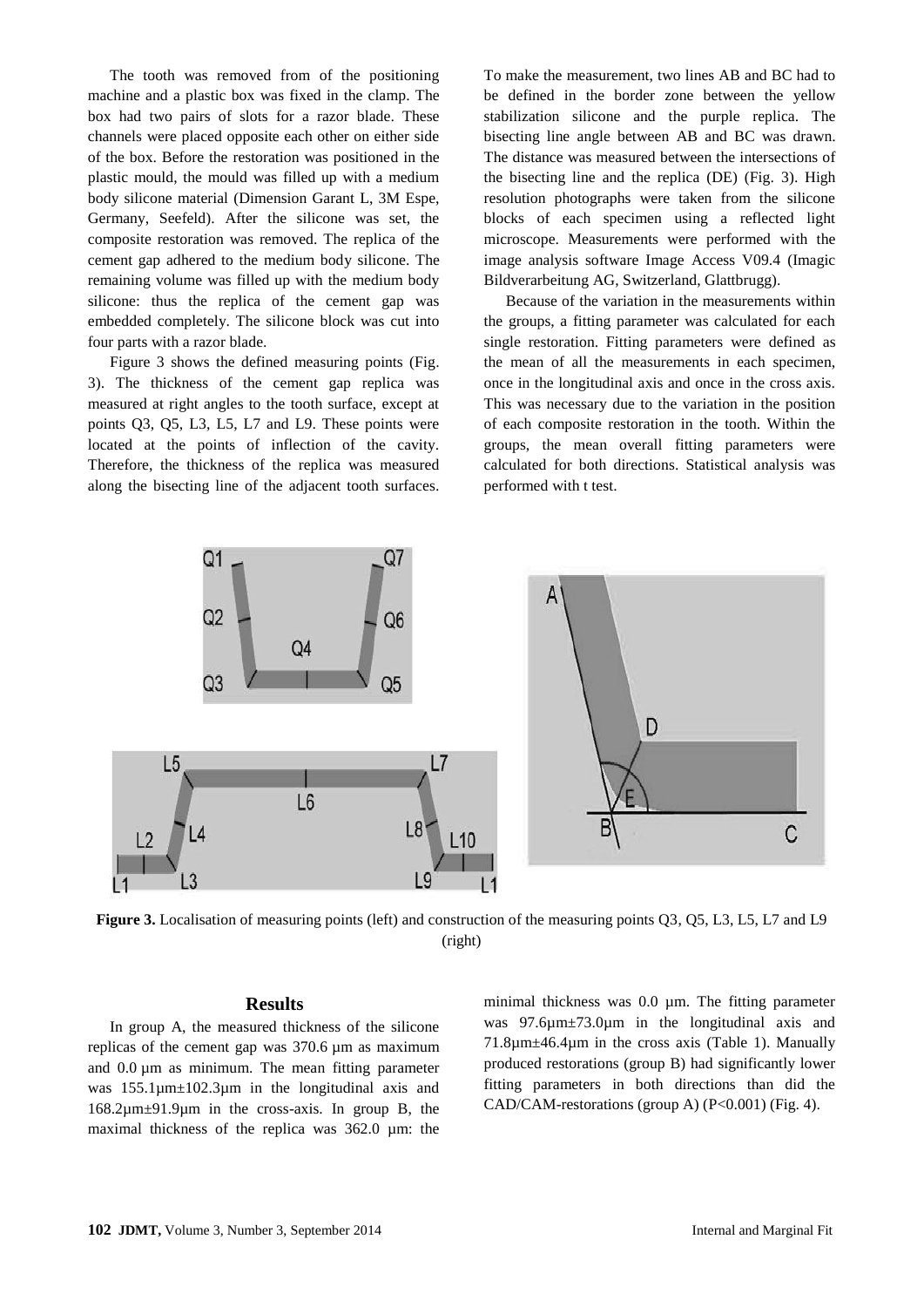

**Figure 4.** Boxplot of the fitting-parameters in longitudinal axis and in cross axis

**Table 1.** Fitting-parameter, standard deviation, maximum and minimum of the measured thickness of cement-gapreplica in longitudinal-axis and cross-axis of all data

|                      |                   | Group A                               | Group B                    |
|----------------------|-------------------|---------------------------------------|----------------------------|
| Production technique |                   | CAD/CAM                               | manual manufacturing       |
| longitudinal axis    | fitting parameter | $155.1 \pm 102.3 \text{ }\mu\text{m}$ | $97.6 \pm 73.0 \,\mu m$    |
|                      | maximum           | $370.6 \,\mu m$                       | $362.0 \,\mathrm{\upmu m}$ |
|                      | minimum           | $0.0 \mu m$                           | $0.0 \mu m$                |
| cross axis           | fitting parameter | $168.2 \pm 91.9 \,\text{\mu m}$       | $71.8 \pm 46.4 \,\mu m$    |
|                      | maximum           | $362.2 \,\mu m$                       | $362.0 \,\mathrm{\upmu m}$ |
|                      | minimum           | $0.0 \mu m$                           | $0.0 \mu m$                |

## **Discussion**

The data suggested that the fit of the group B restorations is considerably better than for group A. There were some differences between the two groups during the manufacturing process and these influenced the width of the cement gap between restoration and tooth. In group A, these factors were the precision of the digital scan (13) and the thickness of the scan-spraylayer, the preset space for the cement gap during the milling process and the precision of the milling process itself. Hamza et al. (14) showed that the fit of CAD/CAM restorations depended on the CAD/CAM system and material. In group B, the precision of the alginate impression, the silicone model and the skill of the operator may influence the fit of the restorations. Within the limitations of this study, it is not possible to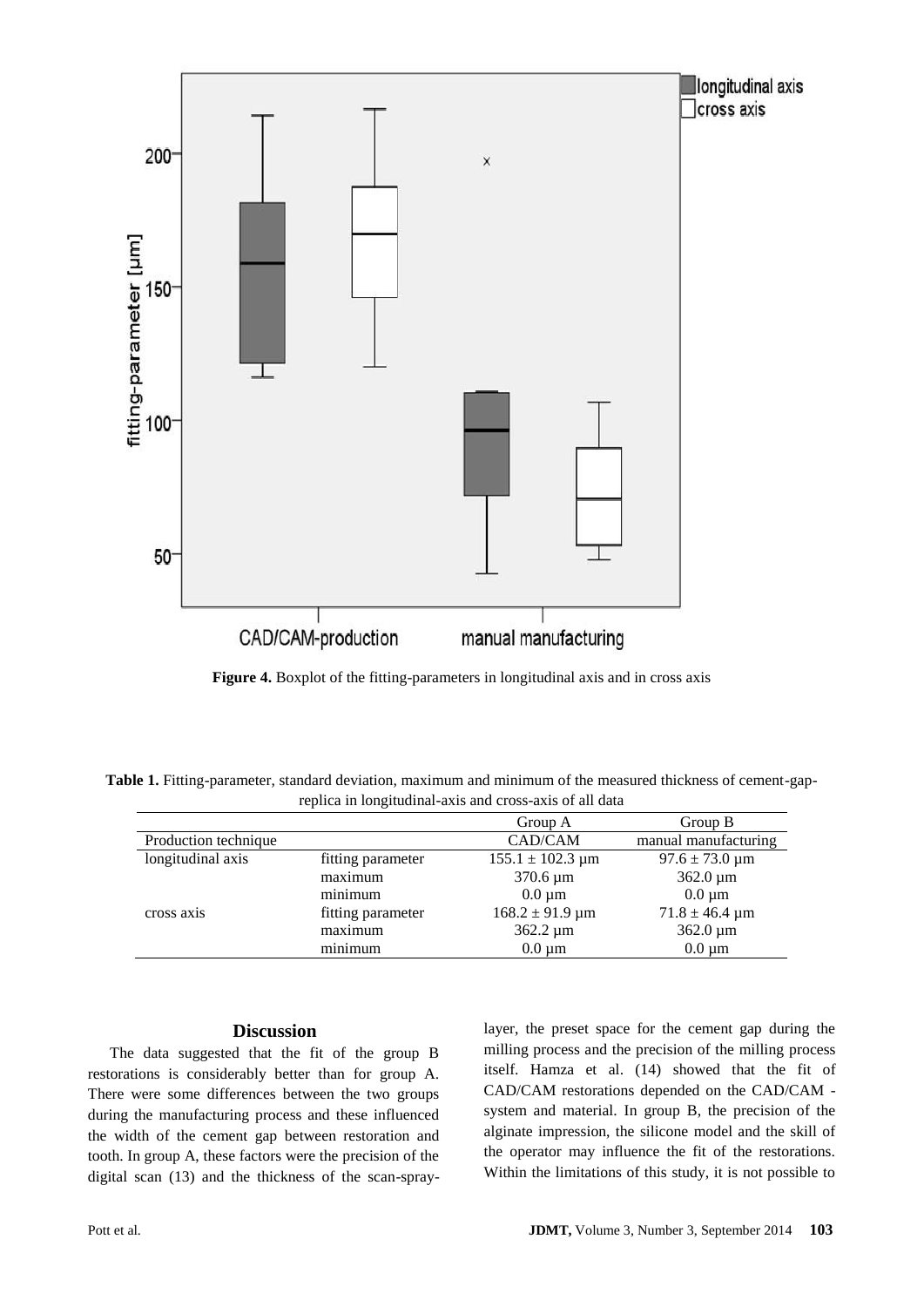evaluate the effects of these factors. Therefore, further research is necessary.

In this study, the mean fitting parameters were 97.6µm±73.0µm (longitudinal axis) and 71.8µm±46.4µm (cross axis) after manual manufacture of the restorations in silicone models in group B. After the CAD/CAM production of the restorations, the parameters were 155.1µm±102.3.0µm in the longitudinal axis and 168.2µm±91.9µm in the crossaxis. Literature addressing to the fit of indirect composite restorations is very rare. However, the findings of this study coincide with the results of other researchers. Price and Gerrow (15) evaluated the marginal gaps of indirect composite restorations and found spaces between 149.5µm±107.4µm and 53.9µm±48.3µm. Gemalmaz and Kükrer (16) showed that the proximal marginal fit of class II ceromer inlays was 67.0µm *in vitro*. Hanning et al. (17) found marginal gaps between 280 µm and 350 µm for laboratory finished composite inlays. The relatively large variation in the measurements may originate from two factors: The first factor is the position of the restoration in the cavity. As the inlays had clearance over the tooth, the restoration may be slightly displaced in the horizontal plane when it is fixed at the pins in the restorationpositioning machine, resulting in perforation of some replicas with a thickness of 0.0 µm. In this case, corresponding measurements at the opposite side were high (A = 370.6  $\mu$ m, B = 362.0  $\mu$ m). The second reason for the variation is the individual customization of each specimen to achieve a clinically adequate fit for each restoration in the original metal tooth. All of the restorations were produced and customized by the same dentist, who evaluated the fit optically and by feeling after the manufacturing process. If the restoration did not fit into the cavity, interference points were removed using a rotating diamond bur. This procedure simulated clinical practice. If interferences had to be removed, the cement-gap at these special localizations was larger than in the other areas. These interferences were documented. If it was necessary to remove interference points several times during the customization process at the same location, the restoration fractured or the restoration was rated as clinically unusable, the restoration was discarded and a new restoration was produced.

In summary, manual manufactured class II composite restorations using the GrandioSO Inlay System seem to be a clinical sufficient alternative to CAD/CAM restorations. The available studies indicate that the long-term stability of these restorations cannot be guaranteed (18).

#### **Conclusion**

Within the limitations of this in-vitro study, the following conclusions can be drawn:

Handmade indirect composite restorations showed better marginal and internal fit than CAD/CAM restorations.

Manual manufacturing of indirect composite restorations using the GrandioSO Inlay System (VOCO GmbH, Germany, Cuxhaven) seems to be a good alternative to direct composite restorations to reduce the polymerization shrinkage.

Manual manufacturing of indirect composite restorations using the GrandioSO Inlay System (VOCO GmbH, Germany, Cuxhaven) seems to be a good alternative to CAD/CAM restorations, as they have better internal and marginal fit, with better cost and time efficiency.

Further studies are still needed to evaluate clinical long-term stability more precisely.

#### **Acknowledgement**

This study was supported by VOCO GmbH, Germany, Cuxhaven. There is no conflict of interest.

#### **References**

- 1. Tassery H, Levallois B, Terrer E, et al. [Use of new](http://www.ncbi.nlm.nih.gov/pubmed/23721337)  [minimum intervention dentistry technologies in](http://www.ncbi.nlm.nih.gov/pubmed/23721337)  [caries management.](http://www.ncbi.nlm.nih.gov/pubmed/23721337) Aust Dent J 2013;58:40-59.
- 2. Walsh LJ, Brostek AM. Minimum intervention dentistry principles and objectives. Aust Dent J 2013;58:3-16.
- 3. Zaruba M, Kasper R, Kazama R, et al. Marginal adaptation of ceramic and composite inlays in minimally invasive mod cavities. Clin Oral Investig. 2014;18:579-87.
- 4. Mantri SP, Mantri SS. [Management of shrinkage](http://www.ncbi.nlm.nih.gov/pubmed/24148979)  [stresses in direct restorative light-cured composites:](http://www.ncbi.nlm.nih.gov/pubmed/24148979)  [a review.](http://www.ncbi.nlm.nih.gov/pubmed/24148979) J Esthet Restor Dent 2013;25:305-13.
- 5. Garcia D, Yaman P, Dennison J, Neiva G. Polymerization shrinkage and depth of cure of bulk fill flowable composite resins. Oper Dent 2014;39:441-8.
- 6. Bortolotto T, Guillarme D, Gutemberg D, Veuthey JL, Krejci I. Composite resin vs resin cement for luting of indirect restorations: comparison of solubility and shrinkage behavior. Dent Mater J 2013;32:834-8.